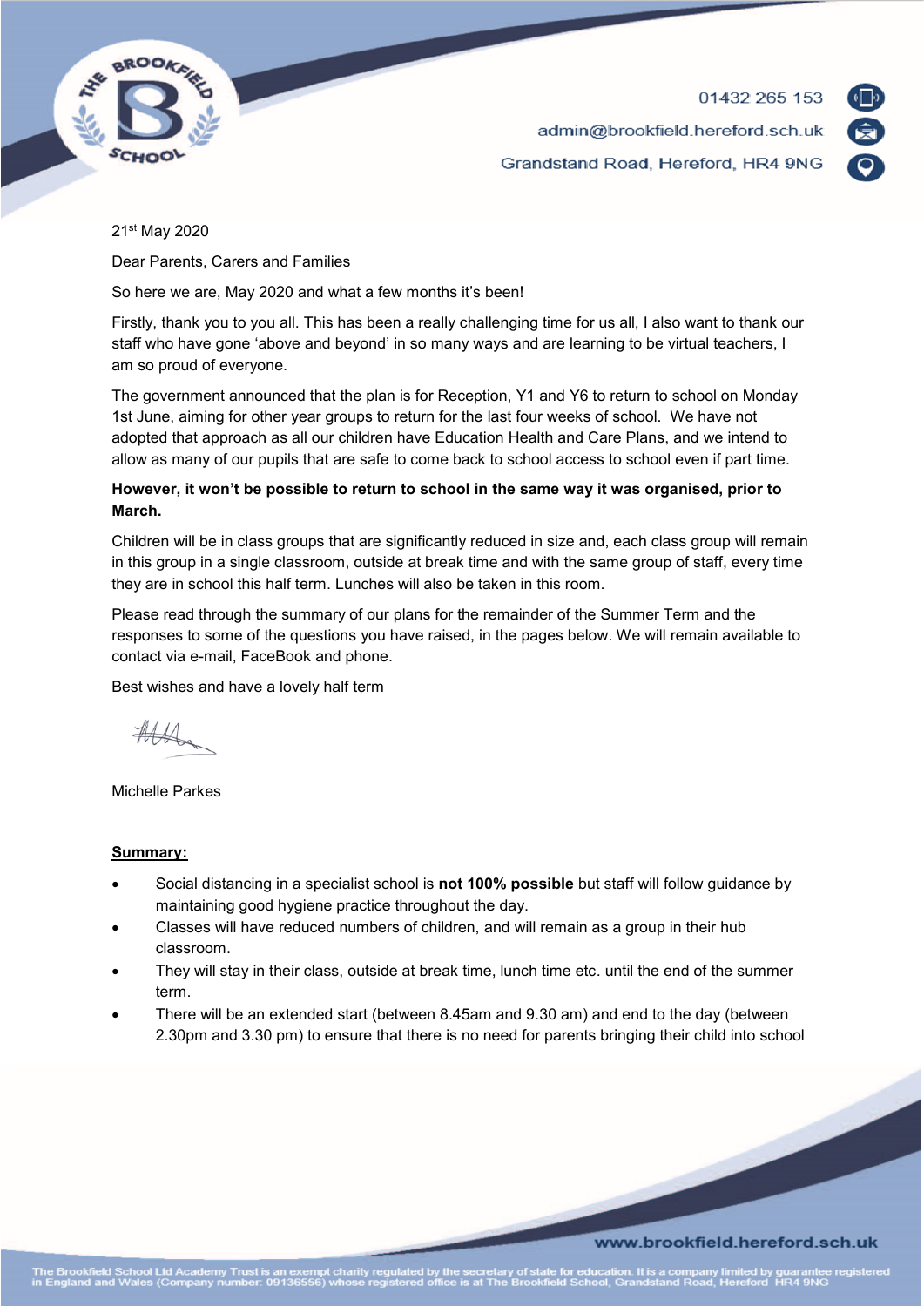



admin@brookfield.hereford.sch.uk

Grandstand Road, Hereford, HR4 9NG

to breach 2m social distancing rules.

- We will mark waiting points at 2m distance apart on the paths into the school building, with one entrance for pupils aged 6 – 10 (Primary door) and another for Y6 upwards (secondary door).
- Times for buses/ drop offs will be texted to you.
- Lunches will need to be packed lunches, provided for children from home unless your child is entitled to Free School Meals in which case we will provide a hot lunch. These can also be purchased (please contact school to arrange).
- FSM vouchers will be provided if your child is not in school and if you are struggling to get shopping please let us know as we can try and arrange delivery.

### **What is a class hub?**

There will be around half the usual number of children in each class, with a teacher and a TA where possible.

Adults and children will stay in their hub all day, in their specified area of the school.

Children will be spread out in class wherever possible and there will be staggered playtimes/lunchtimes for the class groups in school for any particular day.

Children will be required to stay in their hubs at playtimes and will only play in designated parts of the playground/ outdoor areas.

There will be less sharing of equipment and not all resources or specialist rooms will be available. Pupils will have their own pencil case with resources like pens, pencils, ruler, colouring pens, rubber etc.

### **We encourage children not to bring in bags/ coats wherever possible.**

Our corridors are not wide enough for one way systems but we are encouraging children to stay within classrooms as much as possible.

### **Will my child be socially distanced 100% of the time?**

The government has been clear: the focus is on maintaining small groups of children. Primary-aged children, particularly those with specific Special Educational Needs, cannot be expected to remain 2 metres apart, either from each other or staff.

We will endeavour to maintain the best possible approach to working at distance from others in the classroom, but instances of care or medical attention will be dealt with in the usual way, i.e. not socially distanced. The focus is on:

Minimising contact and not mixing between class hubs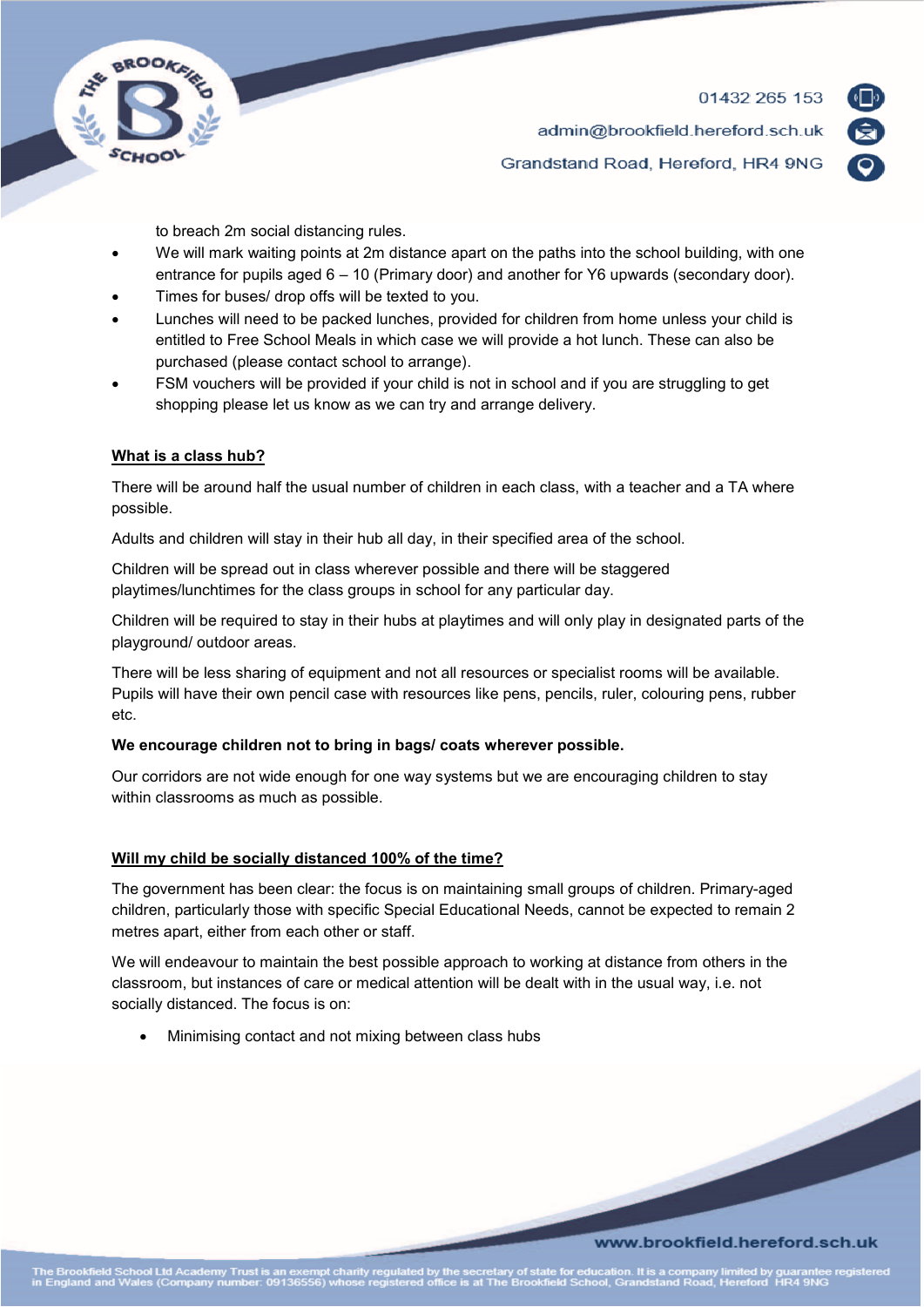

admin@brookfield.hereford.sch.uk

Grandstand Road, Hereford, HR4 9NG

voiding contact with anyone with symptoms

- Frequent hand washing
- Regular cleaning of settings, during the day and a full class deep clean of equipment and surfaces within a classroom at the end of the day, after each time it has been used

# **What should I do if my family are shielding or extremely clinically vulnerable?**

Children classed as 'extremely clinically vulnerable', due to pre-existing medical conditions, are not expected to return to school. Those classed as 'clinically vulnerable' should follow medical advice as to whether a return to school at this time is advisable. If your child lives with an 'extremely clinically vulnerable' adult or sibling, then they should only attend 'if stringent social distancing can be adhered to' which is very difficult in this setting. If you have any doubts, please ring school.

## **Children who cannot attend school**

Our pupils all have Education Health and Care Plans and we therefore recognise they will not be working for six hours a day, nor do we think that this is the best way forward for their mental health (or parent's/ carers!)

Your child's class teacher can provide you with guidance for learning at home on the days your child isn't in school. This will be accessed differently for different ages groups.

### **Year 5 and below**

- Use SeeSaw to communicate with your child's teacher
- Maths and English each day plus 'topic work' once per week provided through SeeSaw or email to parents
- We ask you to send a photo/ scanned work back to us via SeeSaw or email wherever possible
- If you do not have access to internet or laptop we will drop a physical 'pack; of work off and pick it up (or via post)

### **Year 6/7**

- All pupils have email. Therefore, they have access to Word/ PowerPoint using Office 365 online.
- MS Teams is set up as a class.
- MS Teams 1 to 1s with your child (teacher will contact you to arrange day and time).
- Assignments sent home could be links to videos, PowerPoints with instructions as well as worksheets or online quizzes, links to Education City or Sumdog/ Spelling Shed etc.
- Maths and English set by class teacher as above
- We ask you to send a photo/ scanned work back to us via SeeSaw or email wherever possible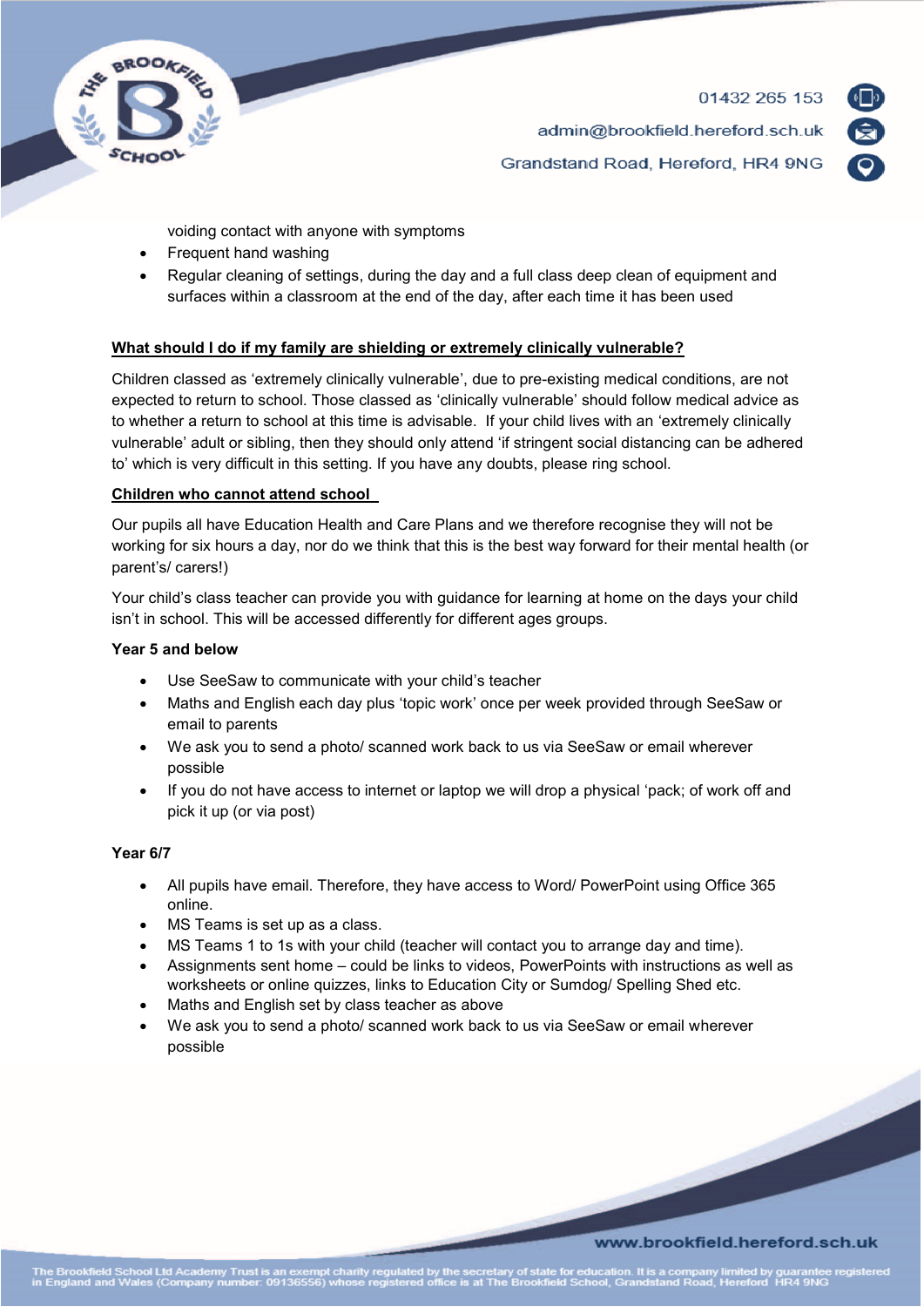

admin@brookfield.hereford.sch.uk

Grandstand Road, Hereford, HR4 9NG

- 
- If you do not have access to internet or laptop we will drop a physical 'pack; of work off and pick it up (or via post)

### **Year 8 and above**

- All pupils have email. Therefore, they have access to Word/ PowerPoint using Office 365 online.
- MS Teams is set up as a class.
- MS Teams 1 to 1s with your child (teacher will contact you to arrange day and time).
- BKSB for math and English set each day by specialist teachers
- Weekly learning tasks set by other subjects PSHE/ RE, Art/ DT, PE could be links to videos, PowerPoints with instructions, mini projects as well as worksheets or online quizzes
- Expectation that work should be emailed back/ uploaded via Teams using the assignments tab
- Online careers programme set up
- Access to vocational offer as needed farm and Redcastle
- If you do not have access to laptop we can look at getting one to you as long as you have internet – **please let us know if your child does not have access to a laptop**
- If you do not have access to internet we will drop a physical 'pack; of work off and pick it up (or via post) while we also investigate 4G dongles - **please let us know if your child does not have access to the internet**

## **As a parent how can I help?**

- Take your child's temperature before you come to school. If your child is at all unwell in the morning, or has a temperature above **37.8 degrees C**, **then keep them at home**.
- We will take the temperature of every child on arrival and if we have a concern during the day i.e. if your child's temperature is above 37.8 degrees C or presents as unwell, then we will contact you and ask that your child is collected to return home as soon as possible.
- Ensure your child has washed their hands before leaving for school.
- Please be on time and stick to your time for the staggered start and end to the day.
- School adults **will not** be routinely wearing face coverings, so please socially distance from the teacher, and other adults
- Drop and go! Please keep moving and do not stop and chat in the playground or outside the gates. At pick up time, please be prompt but maintain safe social distancing from others whilst waiting
- Only use the designated entrances to enter the school

## **What will happen if my child is able to attend school but I choose not send him/her in?**

Our current understanding is that the government will **not** be issuing fines to parents whose children